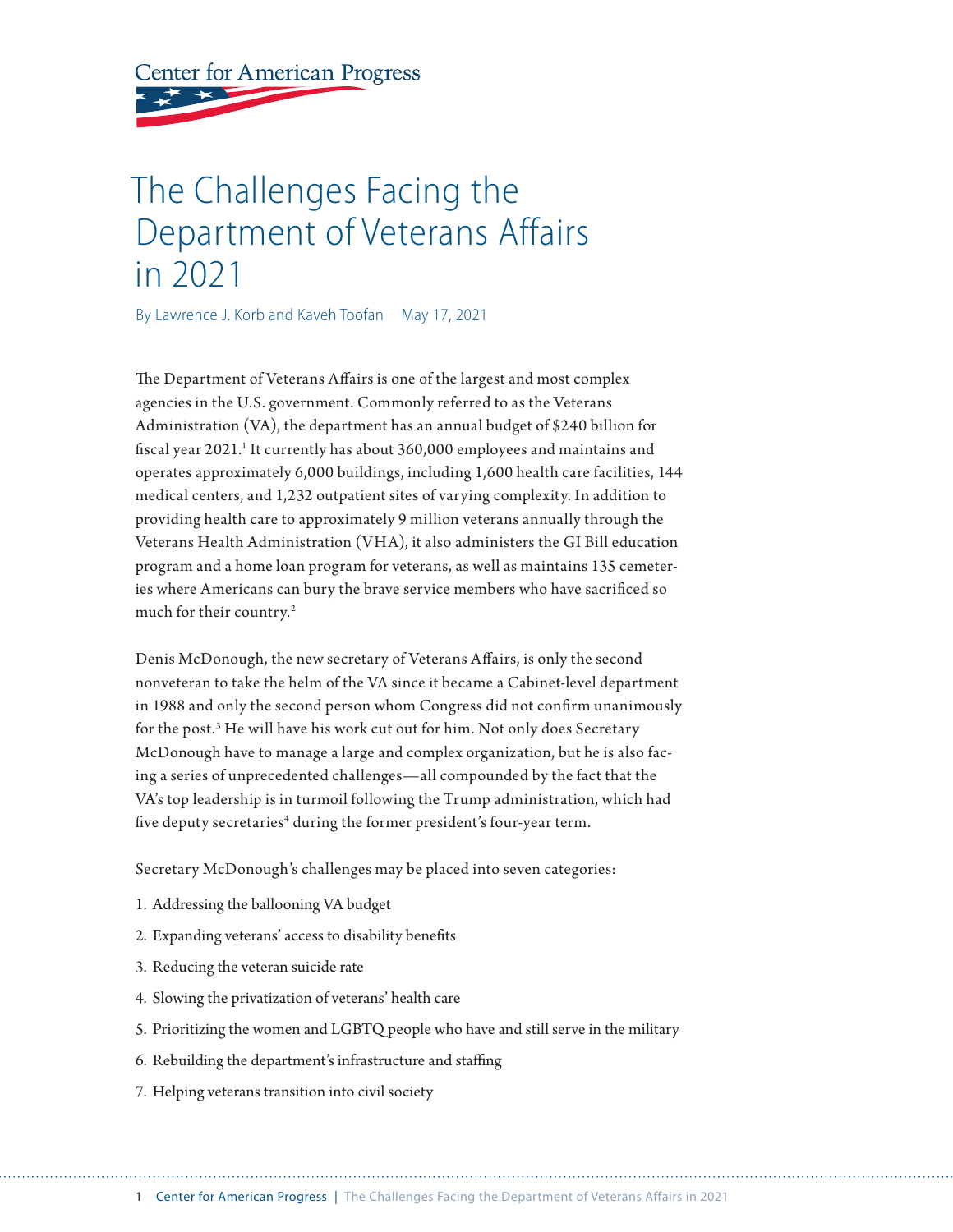## 1. Addressing the ballooning VA budget

The VA budget has grown rapidly and significantly<sup>5</sup> since  $9/11$ . In FY 2001, its budget was \$40 billion; by 2009, President Barack Obama's first year in office and before the full impact of the wars in Iraq and Afghanistan was felt, it had risen to \$94 billion. The FY 2021 budget that Congress passed in December 2020 allocated a whopping \$243 billion to the VA—an increase of more than \$200 billion, or 500 percent, since 9/11. From FY 2020 to FY 2021 alone, the VA budget increased by 14 percent, an increase higher than that of any other federal agency. As a result, the VA now has the second-largest discretionary budget in the federal government, trailing only the Pentagon. Its budget is greater than the combined budgets of the Department of State, the U.S. Agency for International Development, the Department of Justice, and the entire intelligence community.6

Moreover, the American Rescue Plan (ARP), which Congress passed in March 2021, gave the VA another \$17 billion<sup>7</sup> for FY 2021 to provide care for veterans whose health or economic situation was affected by the coronavirus pandemic. The ARP brought the department's total budget to \$260 billion, an increase of \$220 billion, or 550 percent, over the past 20 years—and the numbers are expected to increase again in FY 2022. In fact, President Joe Biden's proposed \$2.25 trillion infrastructure plan, the American Jobs Plan, provides another \$18 billion<sup>8</sup> for the VA, making the total VA budget larger than the entire defense budget of China,<sup>9</sup> the United States' principle geostrategic competitor.

This rapid increase is a result of several factors, including the large cohort of aging Vietnam War veterans and the increase in veterans from all generations using the VA for health care, especially the 4.1 million post-9/11 veterans.<sup>10</sup> It is also due to the increasing cost of health care in the United States, the introduction of federal programs such as the Post-9/11 GI Bill, and the COVID-19 pandemic.

While most analysts are not concerned about the current federal deficit—which is larger than the nation's GDP<sup>11</sup>—growth cannot continue indefinitely. If the VA budget needs to continue to grow exponentially, the administration must consider from where the money will come after the COVID-19 crisis passes and the country becomes more concerned about the deficit. The administration could, for example, reduce some VA benefits or enact a dedicated war tax to fund benefits. Notably, however, such a tax will have to continue to be paid for decades.

Every two years, just before a new Congress is sworn in, the Congressional Budget Office releases a report offering recommendations for how the incoming Congress could address the country's growing budget deficit. This year's controversial report $12$ offers several proposals for the VA. Unfortunately, these proposals include ending the VA's individual unemployment and disability payments to disabled veterans when they reach the full retirement age for Social Security and excluding those veterans with disability ratings lower than 30 percent from receiving disability compensation.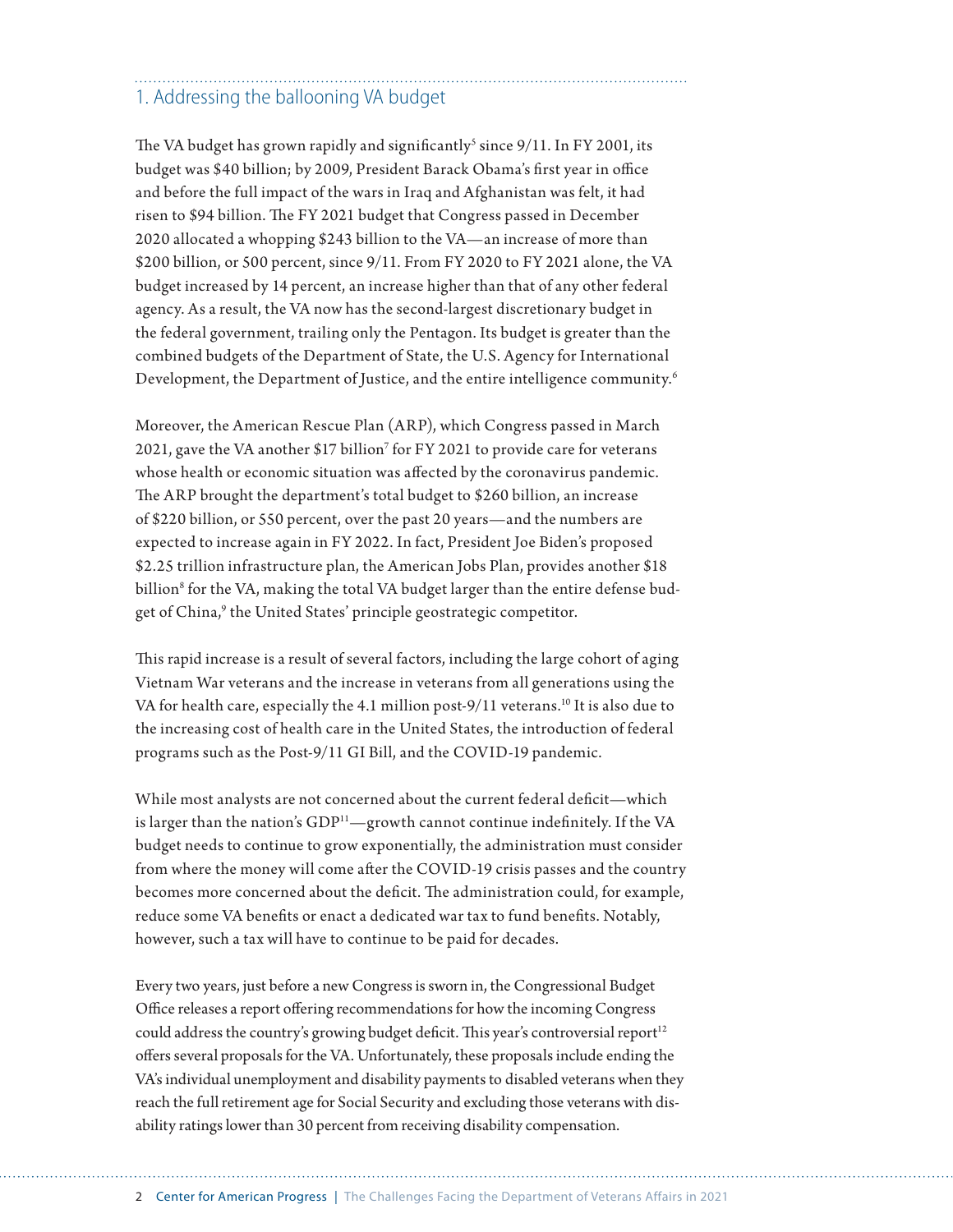### 2. Expanding veterans' access to disability benefits

Secretary McDonough will have to decide whether or not the VA will continue to expand eligibility for disability and other benefits to several groups who have previously been denied them. These groups include the Blue Water Navy veterans who may have diseases such as hypertension, bladder cancer, or Parkinson's<sup>13</sup> because of the widespread and irresponsible use of Agent Orange during their time serving on ships off the coast of Vietnam—as well as those veterans who were stationed in countries bordering Vietnam—namely, Laos, Cambodia, and Thailand—in that disastrous, decadeslong conflict. Other veterans who have been denied benefits include veterans of the wars in the Middle East whose cancer tumors could have been caused by the toxic chemicals and radiation, including burn pits,<sup>14</sup> with which they came into contact during their time in those theaters. The VHA reports that 25 percent of these veterans already report health concerns, and about 200,000 of them are enrolled in the burn pit registry.<sup>15</sup> Other groups include those who received a less than honorable discharge that made them ineligible for veterans benefits because they acted inappropriately as a result of PTSD or military sexual trauma; those who were expelled<sup>16</sup> for their sexual orientation before the Pentagon changed its policy on lesbian, gay, and bisexual individuals serving in the military; and members of the National Guard and Reserves who did not serve on federalized active duty long enough to qualify for benefits.

Secretary McDonough must also work to reduce the VA's massive backlog<sup>17</sup> of compensation and pension exams, which a veteran must receive in order to be granted disability benefits. Many exams have been delayed because of the COVID-19 pandemic: As of March 2021, 357,000 exam requests were pending. This is nearly three times the amount of exams that were pending in February 2020. According to the U.S. Government Accountability Office (GAO),<sup>18</sup> VA leaders have not yet developed a clear long-term plan to address the issue.

#### 3. Reducing the veteran suicide rate

Secretary McDonough should take steps to reduce the risk of suicide among veterans—and make the public aware of this problem. Over the past decade, more than 60,000 veterans died by suicide, and 20 veterans die by suicide each day. Between 2005 and 2017, nearly 79,000 veterans killed themselves, more than the total number of troops who have died in the wars in Vietnam, Iraq, and Afghanistan combined (about  $65,000$ ).<sup>19</sup> During his presidential campaign, Biden promised<sup>20</sup> that within his first 200 days in office, he would publish a comprehensive public health and crisis sector approach to address suicide among veterans, service members, and their families. Secretary McDonough must work with President Biden on this plan and promptly implement its recommendations.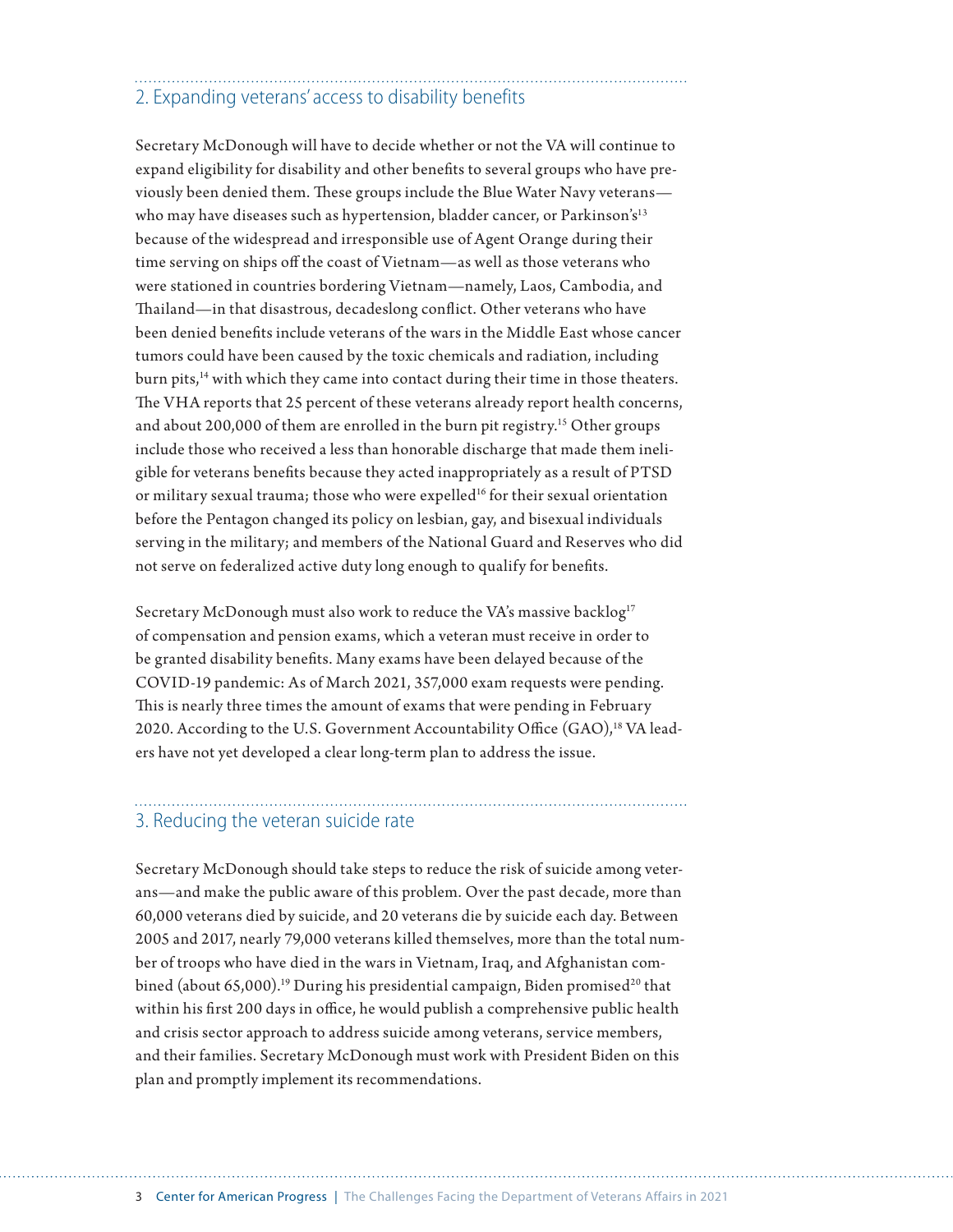## 4. Slowing the privatization of veterans' health care

Secretary McDonough must balance veterans' growing use of private health care with spending funds to maintain the VA's medical facilities and slow down health care privatization. The Veterans' Access to Care through Choice, Accountability, and Transparency Act of 2014 and the Mission Act of 201821 relaxed rules that made it difficult for veterans to receive routine or specialty care outside the VA system. Under the current system, veterans can choose to receive routine care from a non-VA doctor if they would have to wait more than 20 days or drive more than 30 minutes for a primary or mental health appointment at a VA facility. For specialty care, the current rules are 20 days and 60 minutes. As a result, Secretary McDonough's predecessor, Robert Wilkie, encouraged what became a significant increase in the past two years of the Trump administration in patients receiving $22$ health care through the VA's network of private providers.

While many conservative veterans groups—such as Concerned Veterans for America, a nonprofit organization funded by the Koch brothers—would like to see the VA completely outsource its health care, most veterans rate their VA-provided health care as positive. In addition, an independent assessment<sup>23</sup> has found that when compared with private sector health care, VA health care is better and more efficient.<sup>24</sup> Secretary McDonough should be willing to make a public statement that total privatization of the VA's medical system is no longer under consideration by the department or any of its leaders and that his budget increase will ensure that there is an appropriate balance between providing direct care and purchasing care.

### 5. Prioritizing the women and LGBTQ people who serve in the military

The VA must also prioritize providing women and LGBTQ service members equal access to earned benefits, as well as ending sexual harassment against them. Women are the fastest-growing segment of the veteran population. Since 2000, the number of women in the military has grown from 63,000 to 473,000—an increase of 310,000, or almost 300 percent<sup>25</sup>—and the number of women using VA health care has also tripled since then, growing from 160,000 to 475,000.<sup>26</sup> Women now represent 16 percent of the current U.S. military force. LGBT personnel, meanwhile, are estimated to make up 6.1 percent<sup>27</sup> of service members. A 2020 GAO report<sup>28</sup> found that the VA's inconsistent collection of sexual orientation and gender identity data has limited its ability to assess health outcomes for LGBT veterans.

Despite all the indispensable services that women in uniform deliver to America, a great deal of those women have been subject to sexual assault, $^{29}$  and many have chosen not to reenlist<sup>30</sup> as a result. In April 2021, the VA took a step<sup>31</sup> in the right direction to improve care for women and LGBTQ veterans, as well as the approxi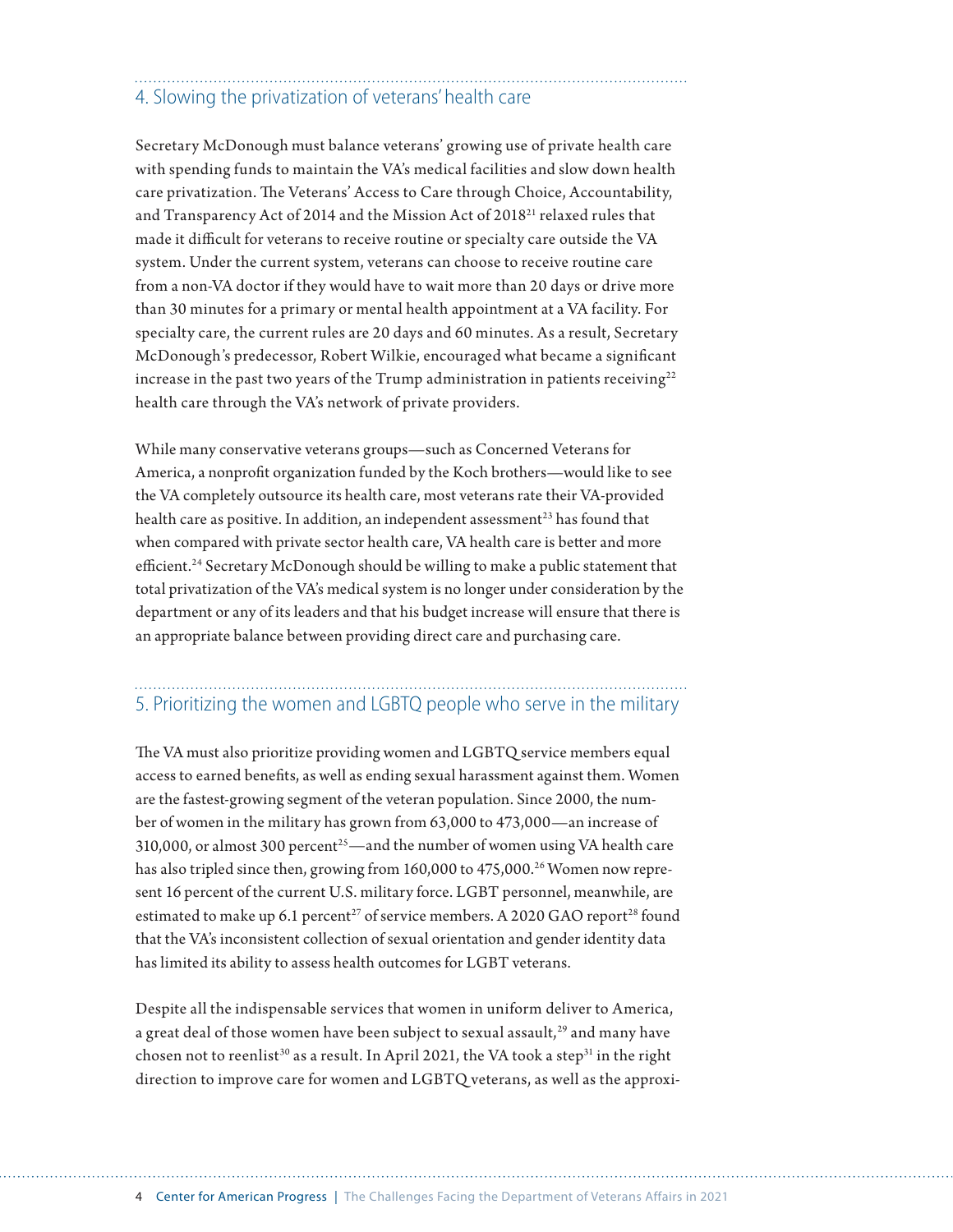mately 25 percent of veterans who are people of color, by committing to review its existing policies with an eye toward making them more inclusive—and designing and implementing more inclusive policies going forward.

In the meantime, the secretary—at minimum—should consider increasing benefits for veterans who have chosen not to reenlist due to sexual harassment or assault in order to honor their service and safety. In addition, the secretary's priorities should include establishing a new office of women's health; ensuring that there is a full-time gynecologist<sup>32</sup> at every VA hospital; ending sexual harassment of women at VA facilities; and removing prosecution<sup>33</sup> of military sexual assault cases from the chain of command. He should also provide child care at VA facilities, appoint the first woman veteran to be VA's deputy director or deputy secretary of Veterans Affairs. In addition, the secretary should change the VA motto, which currently reads, "To care for him who shall have borne the battle, and for his widow and his orphan."34

## 6. Rebuilding the department's infrastructure and staffing

In his upcoming budget request, Secretary McDonough must put aside funding specifically for beginning to fill the department's 50,000 empty positions and addressing the department's aging infrastructure, which has been in place for an average of 58 years.<sup>35</sup> Additionally, when the secretary appoints his leadership team, he must ensure that his choices reflect the diversity that exists within the active-duty and veteran community.

## 7. Helping veterans transition into civilian society

The VA must work more effectively with the Department of Defense (DOD) to improve the policies and systems that can help military people transition into civilian society. The VA and DOD should work to increase veterans' understanding and access to the VA's health care, educational, and housing benefits that are available to them. The departments should also increase awareness of other resources that are available to veterans upon leaving the service to help them reenter civilian life. They can do this through public information campaigns, including making phone calls to newly separated veterans. They should also continue to increase resources that are available for veterans. As Sen. John Tester (D-MT), the new chair of the U.S. Senate Committee on Veterans' Affairs put it in an interview with *Military Times*, "We do a great job making civilians into warriors. But we don't do as good a job making warriors into civilians."36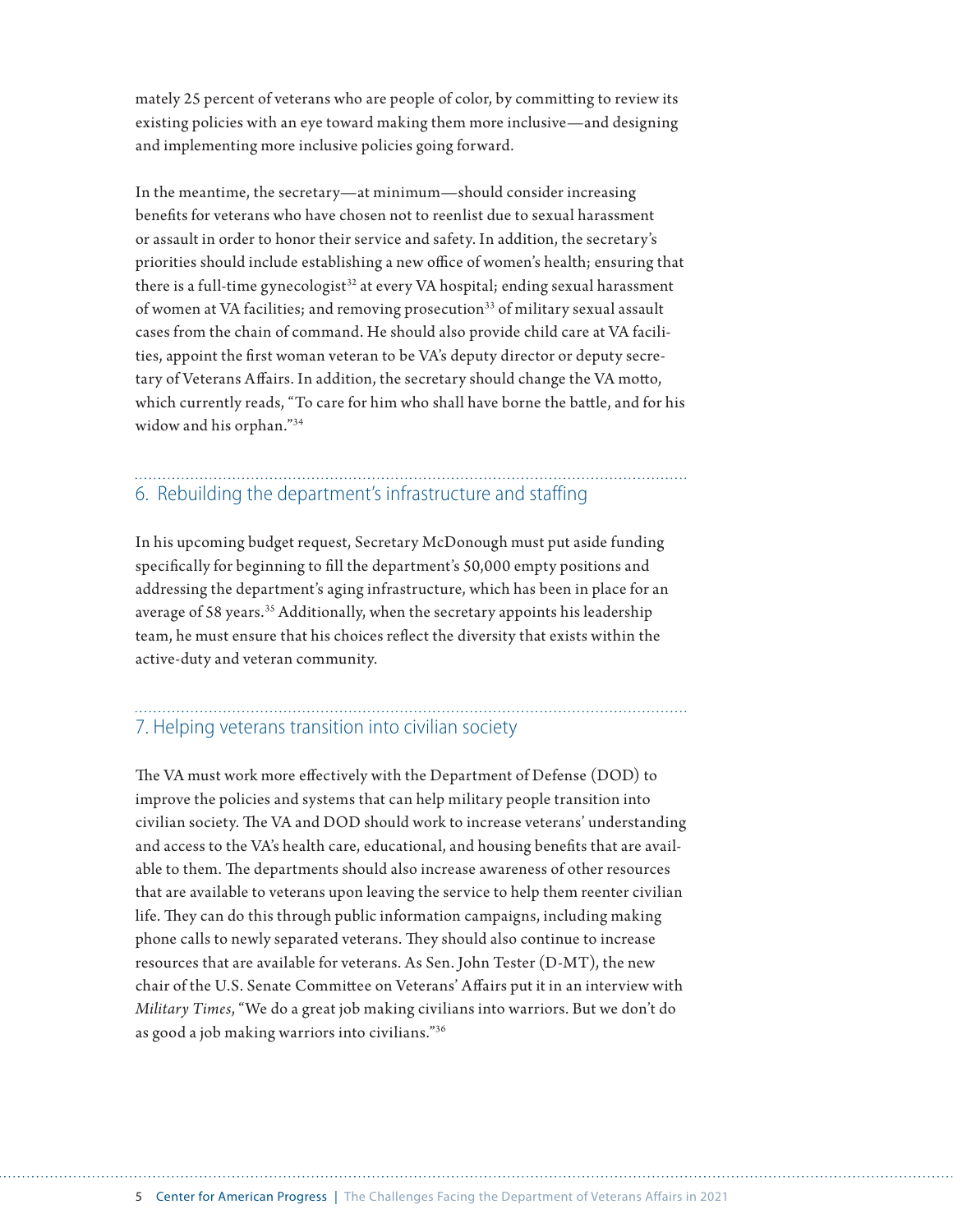Moreover, the VA should quickly crack down on for-profit colleges, many of which exploit the 90/10 loophole<sup>37</sup> that allows them to count veterans benefits toward the 10 percent of funding that they must receive from the private sector in order to qualify for federal loans and grants such as the GI Bill. In addition, the VA should cut off GI Bill funding for schools facing legal or punitive actions from the government for using erroneous, deceptive, or misleading ads.

Furthermore, the VA should scrap the time limit on how long veterans or their families have to use the GI Bill's educational benefits for those whose studies have been affected by the COVID-19 pandemic. Secretary McDonough should also allow veterans who qualify for both the Post-9/11 GI Bill and the Montgomery GI Bill<sup>38</sup>—which was enacted in 1984 and provides educational benefits similar to those included in the Post-9/11 GI Bill—to those service members who pay an enrollment fee of \$1,200. In essence, this would allow veterans who use up their 36 months of Post-9/11 GI Bill education benefits to access 12 more months of benefits if they paid the enrollment fee for both. Finally, the VA should continue to defer collections, which began in the spring of 2020<sup>39</sup>, on medical bills that veterans owe after September 2021, when the deferment period ends.

#### Conclusion

While the VA certainly has unprecedented challenges, it is important to note that the United States has provided and will continue to provide more benefits to those who serve than any other country in the world. Providing quality care for veterans has a strong precedent in American history, dating back as far as 1776, when the Continental Congress decided during the Revolutionary War that it would provide pensions<sup>40</sup> for soldiers who became disabled due to combat.

The Biden administration, along with Secretary McDonough and his team, must move rapidly to confront these challenges. As neither President Biden nor Secretary McDonough are veterans, they must work in collaboration with the 76 veterans currently in Congress, 53 of whom are Republican,<sup>41</sup> and the many groups, such as the American Legion and Veterans of Foreign Wars, that represent U.S. veterans in order to develop comprehensive solutions. And the nation must realize that going to war means not only sending women and men into combat but also providing for those who return from the battle for the rest of their lives.

*Lawrence J. Korb is a senior fellow at the Center for American Progress. Kaveh Toofan is a special assistant for National Security and International Policy at the Center.*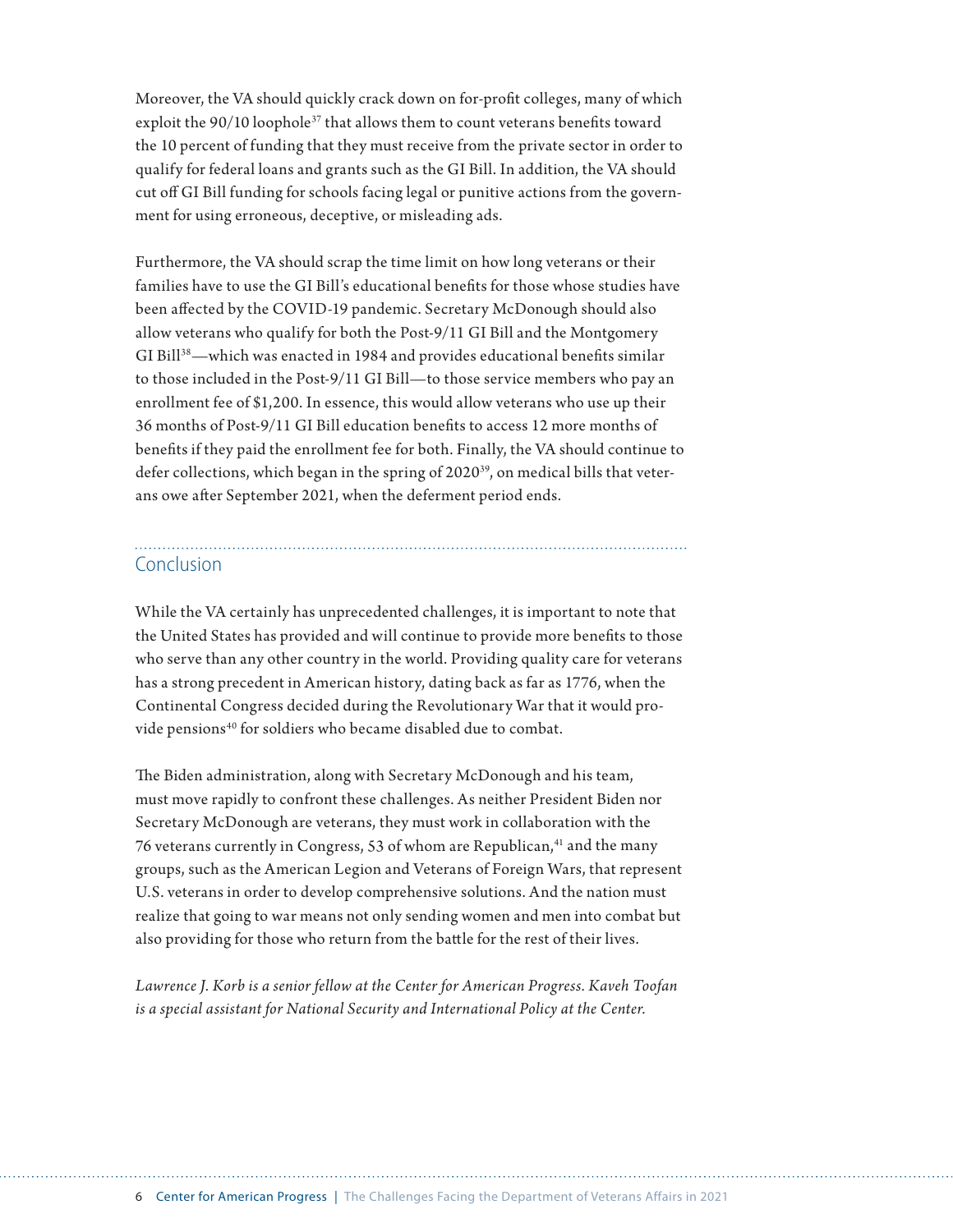#### Endnotes

- 1 Richard Sisk, "During Phil Roe's Tenure, the VA Budget Nearly Tripled. But He Still Fears It Isn't Enough," Military. com, December 17, 2020, available at [https://www.military.](https://www.military.com/daily-news/2020/12/17/during-phil-roes-tenure-va-budget-nearly-tripled-he-still-fears-it-isnt-enough.html) [com/daily-news/2020/12/17/during-phil-roes-tenure-va](https://www.military.com/daily-news/2020/12/17/during-phil-roes-tenure-va-budget-nearly-tripled-he-still-fears-it-isnt-enough.html)[budget-nearly-tripled-he-still-fears-it-isnt-enough.html.](https://www.military.com/daily-news/2020/12/17/during-phil-roes-tenure-va-budget-nearly-tripled-he-still-fears-it-isnt-enough.html)
- 2 U.S. Department of Veterans Affairs, "VA History Office," available at [https://www.va.gov/HISTORY/VA\\_History/](https://www.va.gov/HISTORY/VA_History/Overview.asp) [Overview.asp](https://www.va.gov/HISTORY/VA_History/Overview.asp) (last accessed May 2021).
- 3 Leo Shane III, "Senate confirms McDonough as next Veterans Affairs secretary," *Military Times*, February 8, 2021, available at [https://www.militarytimes.com/news/penta](https://www.militarytimes.com/news/pentagon-congress/2021/02/08/senate-confirms-mcdonough-as-next-veterans-affairs-secretary/)[gon-congress/2021/02/08/senate-confirms-mcdonough](https://www.militarytimes.com/news/pentagon-congress/2021/02/08/senate-confirms-mcdonough-as-next-veterans-affairs-secretary/)[as-next-veterans-affairs-secretary/](https://www.militarytimes.com/news/pentagon-congress/2021/02/08/senate-confirms-mcdonough-as-next-veterans-affairs-secretary/).
- 4 Abraham Mahshie, "Fired deputy secretary was not dismissed over handling of sexual misconduct case, VA says," *The Washington Examiner*, February 4, 2020, available at [https://www.washingtonexaminer.com/policy/defense-na](https://www.washingtonexaminer.com/policy/defense-national-security/fired-deputy-secretary-was-not-dismissed-over-handling-of-sexual-misconduct-case-va-says)[tional-security/fired-deputy-secretary-was-not-dismissed](https://www.washingtonexaminer.com/policy/defense-national-security/fired-deputy-secretary-was-not-dismissed-over-handling-of-sexual-misconduct-case-va-says)[over-handling-of-sexual-misconduct-case-va-says](https://www.washingtonexaminer.com/policy/defense-national-security/fired-deputy-secretary-was-not-dismissed-over-handling-of-sexual-misconduct-case-va-says).
- 5 Richard Sisk, "During Phil Roe's Tenure, the VA Budget Nearly Tripled. But He Still Fears It Isn't Enough," Military. com, December 17, 2020, available at [https://www.military.](https://www.military.com/daily-news/2020/12/17/during-phil-roes-tenure-va-budget-nearly-tripled-he-still-fears-it-isnt-enough.html) [com/daily-news/2020/12/17/during-phil-roes-tenure-va](https://www.military.com/daily-news/2020/12/17/during-phil-roes-tenure-va-budget-nearly-tripled-he-still-fears-it-isnt-enough.html)[budget-nearly-tripled-he-still-fears-it-isnt-enough.html.](https://www.military.com/daily-news/2020/12/17/during-phil-roes-tenure-va-budget-nearly-tripled-he-still-fears-it-isnt-enough.html)
- 6 Lawrence J. Korb, "The Pentagon's Fiscal Year 2021 Budget More Than Meets U.S. National Security Needs" (Washington: Center for American Progress, 2020), available at [https://www.americanprogress.org/issues/security/](https://www.americanprogress.org/issues/security/reports/2020/05/06/484620/pentagons-fiscal-year-2021-budget-meets-u-s-national-security-needs/) [reports/2020/05/06/484620/pentagons-fiscal-year-](https://www.americanprogress.org/issues/security/reports/2020/05/06/484620/pentagons-fiscal-year-2021-budget-meets-u-s-national-security-needs/)[2021-budget-meets-u-s-national-security-needs/](https://www.americanprogress.org/issues/security/reports/2020/05/06/484620/pentagons-fiscal-year-2021-budget-meets-u-s-national-security-needs/).
- 7 Jim Absher, "The VA Just Got \$17 Billion in COVID Relief Money. Here's How They Plan to Spend It," Military.com, March 23, 2021, available at [https://www.military.com/](https://www.military.com/daily-news/2021/03/23/va-just-got-17-billion-covid-relief-money-heres-how-they-plan-spend-it.html) [daily-news/2021/03/23/va-just-got-17-billion-covid-relief](https://www.military.com/daily-news/2021/03/23/va-just-got-17-billion-covid-relief-money-heres-how-they-plan-spend-it.html)[money-heres-how-they-plan-spend-it.html.](https://www.military.com/daily-news/2021/03/23/va-just-got-17-billion-covid-relief-money-heres-how-they-plan-spend-it.html)
- 8 Ellen Mitchell, "Biden's infrastructure plan includes \$18B in VA hospital upgrades," *The Hill*, March 31, 2021, available at [https://thehill.com/policy/defense/545797-bidens](https://thehill.com/policy/defense/545797-bidens-infrastructure-plan-includes-18b-in-va-hospital-upgrades)[infrastructure-plan-includes-18b-in-va-hospital-upgrades.](https://thehill.com/policy/defense/545797-bidens-infrastructure-plan-includes-18b-in-va-hospital-upgrades)
- 9 Stockholm International Peace Research Institute, "Global military expenditure sees largest annual increase in a decade—says SIPRI—reaching \$1917 billion in 2019," Press release, April 27, 2020, available at [https://sipri.org/](https://sipri.org/media/press-release/2020/global-military-expenditure-sees-largest-annual-increase-decade-says-sipri-reaching-1917-billion) [media/press-release/2020/global-military-expenditure](https://sipri.org/media/press-release/2020/global-military-expenditure-sees-largest-annual-increase-decade-says-sipri-reaching-1917-billion)[sees-largest-annual-increase-decade-says-sipri-reaching-](https://sipri.org/media/press-release/2020/global-military-expenditure-sees-largest-annual-increase-decade-says-sipri-reaching-1917-billion)[1917-billion](https://sipri.org/media/press-release/2020/global-military-expenditure-sees-largest-annual-increase-decade-says-sipri-reaching-1917-billion).
- 10 Richard Sisk, "Post-9/11 Vets Have Far Higher Disability Ratings Than Prior Generations: Report," Military.com, March 25, 2019, available at [https://www.military.com/](https://www.military.com/daily-news/2019/03/25/post-9-11-vets-have-far-higher-disability-ratings-prior-generations-report.html) [daily-news/2019/03/25/post-9-11-vets-have-far-higher](https://www.military.com/daily-news/2019/03/25/post-9-11-vets-have-far-higher-disability-ratings-prior-generations-report.html)[disability-ratings-prior-generations-report.html.](https://www.military.com/daily-news/2019/03/25/post-9-11-vets-have-far-higher-disability-ratings-prior-generations-report.html)
- 11 David Wessel, "How worried should you be about the federal deficit and debt?", Brookings Institution, July 8, 2020, available at [https://www.brookings.edu/policy2020/](https://www.brookings.edu/policy2020/votervital/how-worried-should-you-be-about-the-federal-deficit-and-debt/) [votervital/how-worried-should-you-be-about-the-federal](https://www.brookings.edu/policy2020/votervital/how-worried-should-you-be-about-the-federal-deficit-and-debt/)[deficit-and-debt/](https://www.brookings.edu/policy2020/votervital/how-worried-should-you-be-about-the-federal-deficit-and-debt/).
- 12 Dan Merry, "Budget-Cutting Options in This New Report Could Cost You Thousands of Dollars," Military Officers Association of America, December 17, 2020, available at [https://www.moaa.org/content/publications-and-media/](https://www.moaa.org/content/publications-and-media/news-articles/2020-news-articles/advocacy/budget-cutting-options-in-this-new-report-could-cost-you-thousands-of-dollars/) [news-articles/2020-news-articles/advocacy/budget](https://www.moaa.org/content/publications-and-media/news-articles/2020-news-articles/advocacy/budget-cutting-options-in-this-new-report-could-cost-you-thousands-of-dollars/)[cutting-options-in-this-new-report-could-cost-you-thou](https://www.moaa.org/content/publications-and-media/news-articles/2020-news-articles/advocacy/budget-cutting-options-in-this-new-report-could-cost-you-thousands-of-dollars/)[sands-of-dollars/.](https://www.moaa.org/content/publications-and-media/news-articles/2020-news-articles/advocacy/budget-cutting-options-in-this-new-report-could-cost-you-thousands-of-dollars/)
- 13 Nikki Wentling, "Congress to finally consider adding four conditions to Agent Orange list," Stars and Stripes, July 17, 2020, available at [https://www.stripes.com/news/veterans/](https://www.stripes.com/news/veterans/congress-to-finally-consider-adding-four-conditions-to-agent-orange-list-1.637928) [congress-to-finally-consider-adding-four-conditions-to](https://www.stripes.com/news/veterans/congress-to-finally-consider-adding-four-conditions-to-agent-orange-list-1.637928)[agent-orange-list-1.637928.](https://www.stripes.com/news/veterans/congress-to-finally-consider-adding-four-conditions-to-agent-orange-list-1.637928)
- 14 Steve Beynon, "Sweeping Measure Would Provide Care, Disability to Thousands of Vets Sickened by Burn Pits," Military.com, March 26, 2021, available at [https://www.](https://www.military.com/daily-news/2021/03/26/sweeping-measure-would-provide-care-disability-thousands-of-vets-sickened-burn-pits.html) [military.com/daily-news/2021/03/26/sweeping-measure](https://www.military.com/daily-news/2021/03/26/sweeping-measure-would-provide-care-disability-thousands-of-vets-sickened-burn-pits.html)[would-provide-care-disability-thousands-of-vets-sickened](https://www.military.com/daily-news/2021/03/26/sweeping-measure-would-provide-care-disability-thousands-of-vets-sickened-burn-pits.html)[burn-pits.html.](https://www.military.com/daily-news/2021/03/26/sweeping-measure-would-provide-care-disability-thousands-of-vets-sickened-burn-pits.html)
- 15 Military Officers Association of America, "Natural Outposts" (Alexandria, VA: 2020), available at [https://www.qgdigi](https://www.qgdigitalpublishing.com/publication/?m=53666&i=653800&p=2)[talpublishing.com/publication/?m=53666&i=653800&p=2](https://www.qgdigitalpublishing.com/publication/?m=53666&i=653800&p=2).
- 16 Sarah Cammarata, "States make it easier for vets who were kicked out for being gay to access benefits," Stars and Stripes, March 22, 2021, available at [https://www.stripes.](https://www.stripes.com/news/us/states-make-it-easier-for-vets-who-were-kicked-out-for-being-gay-to-access-benefits-1.666864) [com/news/us/states-make-it-easier-for-vets-who-were](https://www.stripes.com/news/us/states-make-it-easier-for-vets-who-were-kicked-out-for-being-gay-to-access-benefits-1.666864)[kicked-out-for-being-gay-to-access-benefits-1.666864.](https://www.stripes.com/news/us/states-make-it-easier-for-vets-who-were-kicked-out-for-being-gay-to-access-benefits-1.666864)
- 17 Leo Shane III, "Skepticism surrounds VA promise to draw down backlog of compensation and pension exams," *Military Times*, March 23, 2021, available at [https://www.](https://www.militarytimes.com/veterans/2021/03/23/skepticism-surrounds-va-promise-to-draw-down-backlog-of-compensation-and-pension-exams/) [militarytimes.com/veterans/2021/03/23/skepticism](https://www.militarytimes.com/veterans/2021/03/23/skepticism-surrounds-va-promise-to-draw-down-backlog-of-compensation-and-pension-exams/)[surrounds-va-promise-to-draw-down-backlog-of-compen](https://www.militarytimes.com/veterans/2021/03/23/skepticism-surrounds-va-promise-to-draw-down-backlog-of-compensation-and-pension-exams/)[sation-and-pension-exams/](https://www.militarytimes.com/veterans/2021/03/23/skepticism-surrounds-va-promise-to-draw-down-backlog-of-compensation-and-pension-exams/).

#### 18 Ibid.

- 19 Leo Shane III, "Will a new push to end veteran suicide have more success than past promises?", *Military Times*, July 17, 2020, available at [https://www.militarytimes.com/news/](https://www.militarytimes.com/news/pentagon-congress/2020/07/17/will-a-new-push-to-end-veteran-suicide-have-more-success-than-past-promises/) [pentagon-congress/2020/07/17/will-a-new-push-to-end](https://www.militarytimes.com/news/pentagon-congress/2020/07/17/will-a-new-push-to-end-veteran-suicide-have-more-success-than-past-promises/)[veteran-suicide-have-more-success-than-past-promises/.](https://www.militarytimes.com/news/pentagon-congress/2020/07/17/will-a-new-push-to-end-veteran-suicide-have-more-success-than-past-promises/)
- 20 American Legion Magazine, "Trump vs. Biden," September 29, 2020, available at [https://www.legion.org/maga](https://www.legion.org/magazine/250434/trump-vs-biden)[zine/250434/trump-vs-biden](https://www.legion.org/magazine/250434/trump-vs-biden).
- 21 Patricia Kime, "VA Must Balance Growing Use of Private Care and Maintaining Own Facilities, Secretary Says," Military.com, March 4, 2021, available at [https://www.military.](https://www.military.com/daily-news/2021/03/04/va-must-balance-growing-use-of-private-care-and-maintaining-own-facilities-secretary-says.html) [com/daily-news/2021/03/04/va-must-balance-growing](https://www.military.com/daily-news/2021/03/04/va-must-balance-growing-use-of-private-care-and-maintaining-own-facilities-secretary-says.html)[use-of-private-care-and-maintaining-own-facilities-secre](https://www.military.com/daily-news/2021/03/04/va-must-balance-growing-use-of-private-care-and-maintaining-own-facilities-secretary-says.html)[tary-says.html.](https://www.military.com/daily-news/2021/03/04/va-must-balance-growing-use-of-private-care-and-maintaining-own-facilities-secretary-says.html)
- 22 Suzanne Gordon, "The VA Is Privatizing Veterans' Health Care While Launching a Campaign to Deny It," The American Prospect, March 11, 2019, available at [https://prospect.](https://prospect.org/health/va-privatizing-veterans-health-care-launching-campaign-deny/) [org/health/va-privatizing-veterans-health-care-launching](https://prospect.org/health/va-privatizing-veterans-health-care-launching-campaign-deny/)[campaign-deny/.](https://prospect.org/health/va-privatizing-veterans-health-care-launching-campaign-deny/)
- 23 Carrie M. Farmer and Terri Tanielian, "Ensuring Access to Timely, High-Quality Health Care for Veterans" (Santa Monica, CA: Rand Corporation, 2019), available at [https://](https://www.rand.org/content/dam/rand/pubs/testimonies/CT500/CT508/RAND_CT508.pdf) [www.rand.org/content/dam/rand/pubs/testimonies/](https://www.rand.org/content/dam/rand/pubs/testimonies/CT500/CT508/RAND_CT508.pdf) [CT500/CT508/RAND\\_CT508.pdf.](https://www.rand.org/content/dam/rand/pubs/testimonies/CT500/CT508/RAND_CT508.pdf)
- 24 Andrew J. Cohen, "The VA is working just fine, thank you very much," *The Washington Post*, May 11, 2018, available at [https://www.washingtonpost.com/](https://www.washingtonpost.com/opinions/the-va-is-working-just-fine-thank-you-very-much/2018/05/10/68b4e464-4cae-11e8-b725-92c89fe3ca4c_story.html) [opinions/the-va-is-working-just-fine-thank-you-very](https://www.washingtonpost.com/opinions/the-va-is-working-just-fine-thank-you-very-much/2018/05/10/68b4e464-4cae-11e8-b725-92c89fe3ca4c_story.html)[much/2018/05/10/68b4e464-4cae-11e8-b725-92c89fe-](https://www.washingtonpost.com/opinions/the-va-is-working-just-fine-thank-you-very-much/2018/05/10/68b4e464-4cae-11e8-b725-92c89fe3ca4c_story.html)[3ca4c\\_story.html](https://www.washingtonpost.com/opinions/the-va-is-working-just-fine-thank-you-very-much/2018/05/10/68b4e464-4cae-11e8-b725-92c89fe3ca4c_story.html).
- 25 Nikki Wentling, "Congress passes sweeping end-of-year bill impacting 'every corner' of the veteran community," Stars and Stripes, December 16, 2020, available at [https://www.](https://www.stripes.com/news/us/congress-passes-sweeping-end-of-year-bill-impacting-every-corner-of-the-veteran-community-1.655573) [stripes.com/news/us/congress-passes-sweeping-end-of](https://www.stripes.com/news/us/congress-passes-sweeping-end-of-year-bill-impacting-every-corner-of-the-veteran-community-1.655573)[year-bill-impacting-every-corner-of-the-veteran-commu](https://www.stripes.com/news/us/congress-passes-sweeping-end-of-year-bill-impacting-every-corner-of-the-veteran-community-1.655573)[nity-1.655573](https://www.stripes.com/news/us/congress-passes-sweeping-end-of-year-bill-impacting-every-corner-of-the-veteran-community-1.655573).

#### 26 Ibid.

- 27 Sarah O. Meadows and others, "2015 Department of Defense Health Related Behaviors Survey (HRBS)" (Santa Monica, CA: Rand Corporation, 2018), available at [https://](https://www.rand.org/pubs/research_reports/RR1695.html) [www.rand.org/pubs/research\\_reports/RR1695.html.](https://www.rand.org/pubs/research_reports/RR1695.html)
- 28 U.S. Government Accountability Office, "VA Health Care: Better Data Needed to Assess the Health Outcomes of Lesbian, Gay, Bisexual, and Transgender Veterans" (Washington: 2020), available at [https://www.gao.gov/assets/](https://www.gao.gov/assets/gao-21-69.pdf) [gao-21-69.pdf](https://www.gao.gov/assets/gao-21-69.pdf).